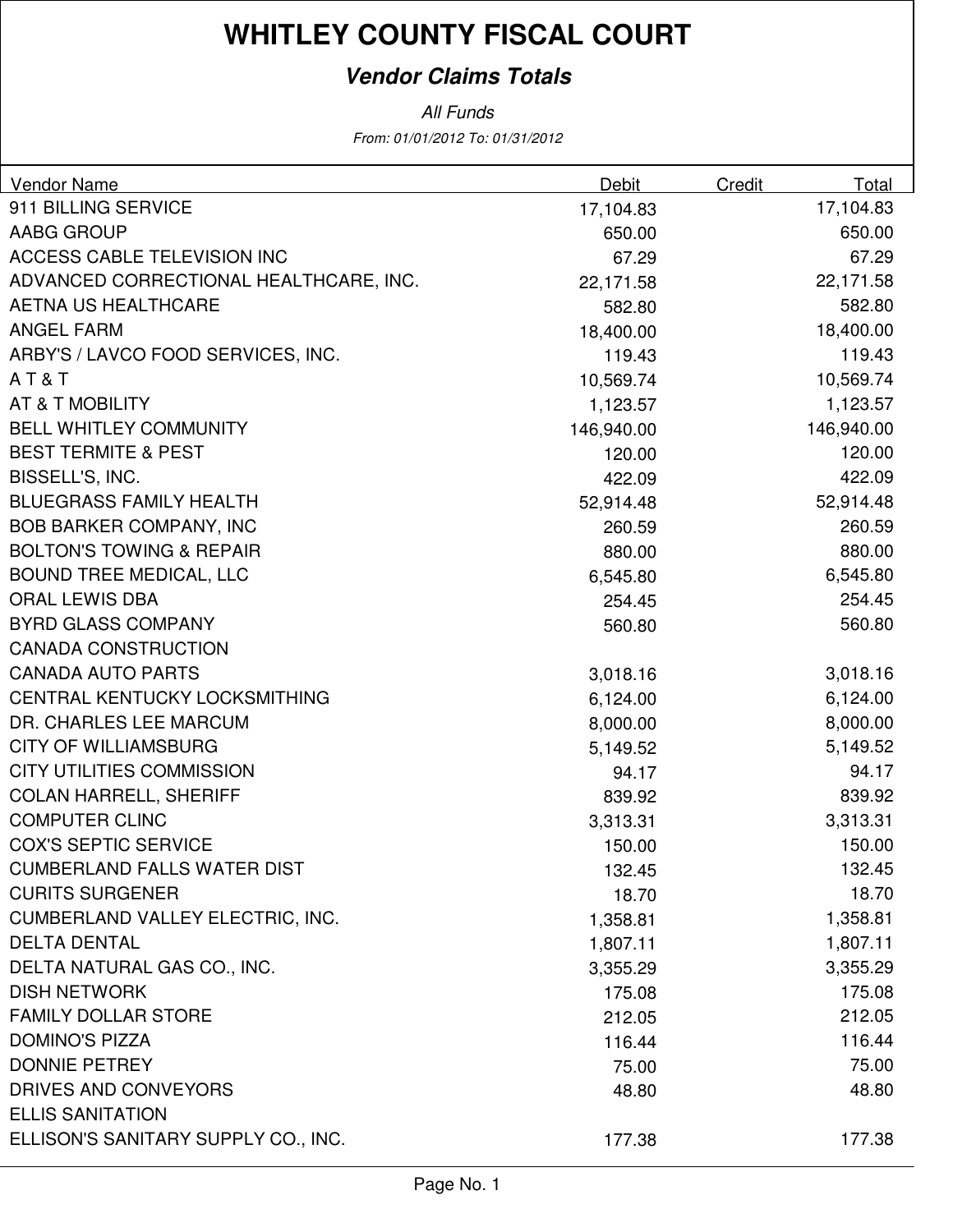### **Vendor Claims Totals**

| <b>Vendor Name</b>                  | Debit     | <b>Credit</b> | Total     |
|-------------------------------------|-----------|---------------|-----------|
| ELMO GREER & SONS, INC.             | 7,235.91  |               | 7,235.91  |
| EMCON HOME GUARD, INC.              | 5,700.00  |               | 5,700.00  |
| <b>EZ COUNTRY</b>                   | 1,130.00  |               | 1,130.00  |
| <b>FAHE CONSULTING</b>              | 5,500.00  |               | 5,500.00  |
| <b>FALLS FORD</b>                   | 707.20    |               | 707.20    |
| <b>FAULKNER AND TAYLOR</b>          | 37.02     |               | 37.02     |
| <b>FLEETONE</b>                     | 23,511.52 |               | 23,511.52 |
| <b>FRANCIS SHELL</b>                | 67.83     |               | 67.83     |
| G & K SERVICES, INC                 | 858.16    |               | 858.16    |
| G & C SUPPLY CO. INC.               | 100.93    |               | 100.93    |
| <b>G &amp; E DRIVE-IN</b>           | 238.43    |               | 238.43    |
| <b>HARDEE'S</b>                     | 725.72    |               | 725.72    |
| HARP ENTERPRISES, INC.              | 30,609.81 |               | 30,609.81 |
| HINKLE CONTRACTING CORPORATION      | 20,098.77 |               | 20,098.77 |
| <b>HINKLE CRANE SERVICE</b>         | 225.00    |               | 225.00    |
| HINKLE PRINTING, INC.               | 1,372.45  |               | 1,372.45  |
| HOLLYWOOD VIDEO                     | 12.67     |               | 12.67     |
| <b>HOLSTON GASES</b>                | 1,585.75  |               | 1,585.75  |
| HUMANA HEALTH PLAN INC              | 282.68    |               | 282.68    |
| HUMANA CLAIMS OFFICE LEXINGTON      | 79.56     |               | 79.56     |
| <b>HOMETOWN IGA #57</b>             | 353.39    |               | 353.39    |
| <b>JAMIE FUSON</b>                  | 235.95    |               | 235.95    |
| JEFFREY L. GRAY                     | 770.00    |               | 770.00    |
| <b>JOE HAMPTON</b>                  | 29.14     |               | 29.14     |
| <b>JOE HILL ELECTRICAL</b>          | 10,105.00 |               | 10,105.00 |
| KAY SCHWARTZ, COUNTY CLERK          | 24,120.00 |               | 24,120.00 |
| <b>KCJEA</b>                        | 555.00    |               | 555.00    |
| <b>KEN TEN ADVERTISING</b>          | 50.05     |               | 50.05     |
| KU                                  | 4,043.27  |               | 4,043.27  |
| <b>KFC</b>                          | 80.75     |               | 80.75     |
| KNOX COUNTY UTILITIES COMMISSION    | 15.87     |               | 15.87     |
| <b>KENTUCKY STATE TREASURER</b>     | 17,792.99 |               | 17,792.99 |
| LIDA J. POWERS                      | 600.00    |               | 600.00    |
| <b>LIGHTSQUARED LP</b>              | 78.42     |               | 78.42     |
| <b>LONDON RADIO SERVICE</b>         | 1,094.74  |               | 1,094.74  |
| LOW MAINTENANCE SUPPLY              | 997.50    |               | 997.50    |
| <b>LYTTLE'S TELEPHONE</b>           | 745.00    |               | 745.00    |
| <b>MARRIOTT</b>                     |           |               |           |
| <b>MARRIOTT GRIFFIN GATE RESORT</b> | 834.11    |               | 834.11    |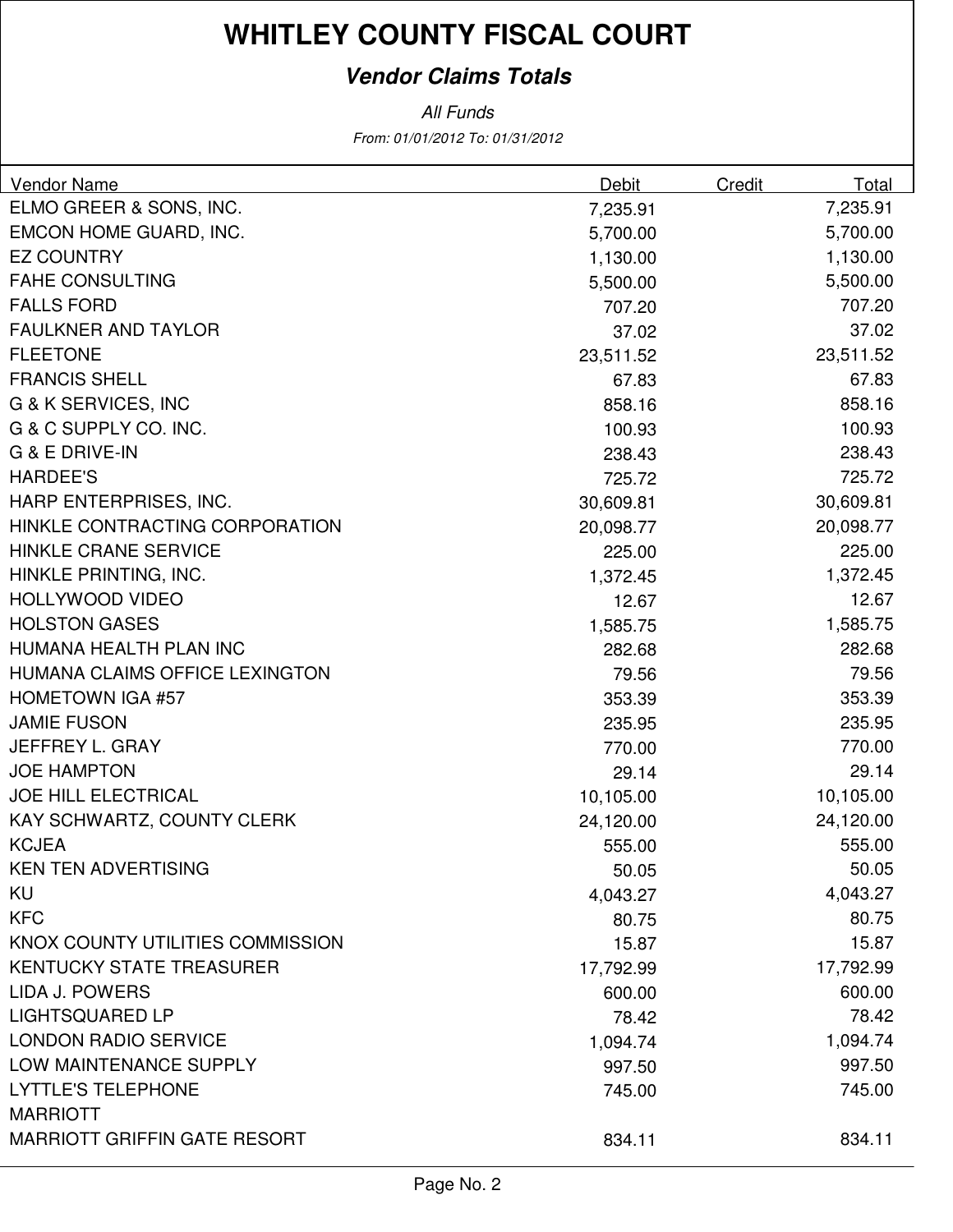### **Vendor Claims Totals**

| Vendor Name                         | Debit     | Credit | Total     |
|-------------------------------------|-----------|--------|-----------|
| <b>MASON SECURITY NETWORK</b>       | 1,700.00  |        | 1,700.00  |
| <b>MAURICE SAYLOR</b>               | 616.00    |        | 616.00    |
| <b>MCDONALD'S</b>                   | 52.75     |        | 52.75     |
| <b>NEWS JOURNAL</b>                 | 66.90     |        | 66.90     |
| <b>NEWWAVE COMMUNICATIONS</b>       | 67.88     |        | 67.88     |
| OVERHEAD DOOR COMPANY               | 110.00    |        | 110.00    |
| <b>OWENS AUTO PARTS</b>             | 5,185.00  |        | 5,185.00  |
| PATTERSON CREEK VFD                 | 200.00    |        | 200.00    |
| PEERCY & GRAY, PSC                  | 3,375.00  |        | 3,375.00  |
| PHIL BRENNENSTUHL                   | 647.30    |        | 647.30    |
| PIZZA HUT                           | 64.50     |        | 64.50     |
| PLANET EARTH PC                     | 1,509.96  |        | 1,509.96  |
| POFF CARTING SERVICE                | 2,324.06  |        | 2,324.06  |
| PREFERRED LAB SERVICE               | 750.00    |        | 750.00    |
| <b>QUALITY CARE AUTO SERVICE</b>    | 5,990.23  |        | 5,990.23  |
| <b>QUILL CORPORATION</b>            | 837.66    |        | 837.66    |
| <b>RADIO SHACK</b>                  | 383.93    |        | 383.93    |
| <b>REPUBLIC BANK &amp; TRUST CO</b> | 3,413.26  |        | 3,413.26  |
| <b>RICKS HEATING &amp; COOLING</b>  | 65.00     |        | 65.00     |
| <b>ROGER WELLS</b>                  | 333.85    |        | 333.85    |
| <b>SCOTT'S AUTO GLASS</b>           | 75.00     |        | 75.00     |
| SOUTHEASTERN EMERGENCY EQUIP.       | 4,251.58  |        | 4,251.58  |
| SOUTHEASTERN KY MAINTENANCE         |           |        |           |
| SOUTH EASTERN JANITORIAL SUPPLY     | 1,638.08  |        | 1,638.08  |
| SOUTHERN REBINDING, INC.            | 1,472.17  |        | 1,472.17  |
| SPECIALTY INFORMATION SOLUTIONS     | 542.70    |        | 542.70    |
| STERICYCLE, INC.                    | 477.86    |        | 477.86    |
| STIDHAM CABINETS, INC.              | 29,248.00 |        | 29,248.00 |
| <b>SUBWAY</b>                       | 186.24    |        | 186.24    |
| <b>TEKS WORK</b>                    | 10,828.50 |        | 10,828.50 |
| THE SIGN PLACE                      | 5,727.00  |        | 5,727.00  |
| <b>THOMAS WILSON</b>                | 100.00    |        | 100.00    |
| T & L STEEL, INC.                   | 47.15     |        | 47.15     |
| <b>TRACY WEST</b>                   | 95.37     |        | 95.37     |
| <b>TRAYCO</b>                       | 818.00    |        | 818.00    |
| <b>TRUMAN PREWITT</b>               | 118.00    |        | 118.00    |
| 2 GETON NET, INC.                   | 179.98    |        | 179.98    |
| UPTIME BUSINESS PRODUCTS            | 3,594.00  |        | 3,594.00  |
| US BANK CT - LOUISVILLE - KY        | 412.36    |        | 412.36    |